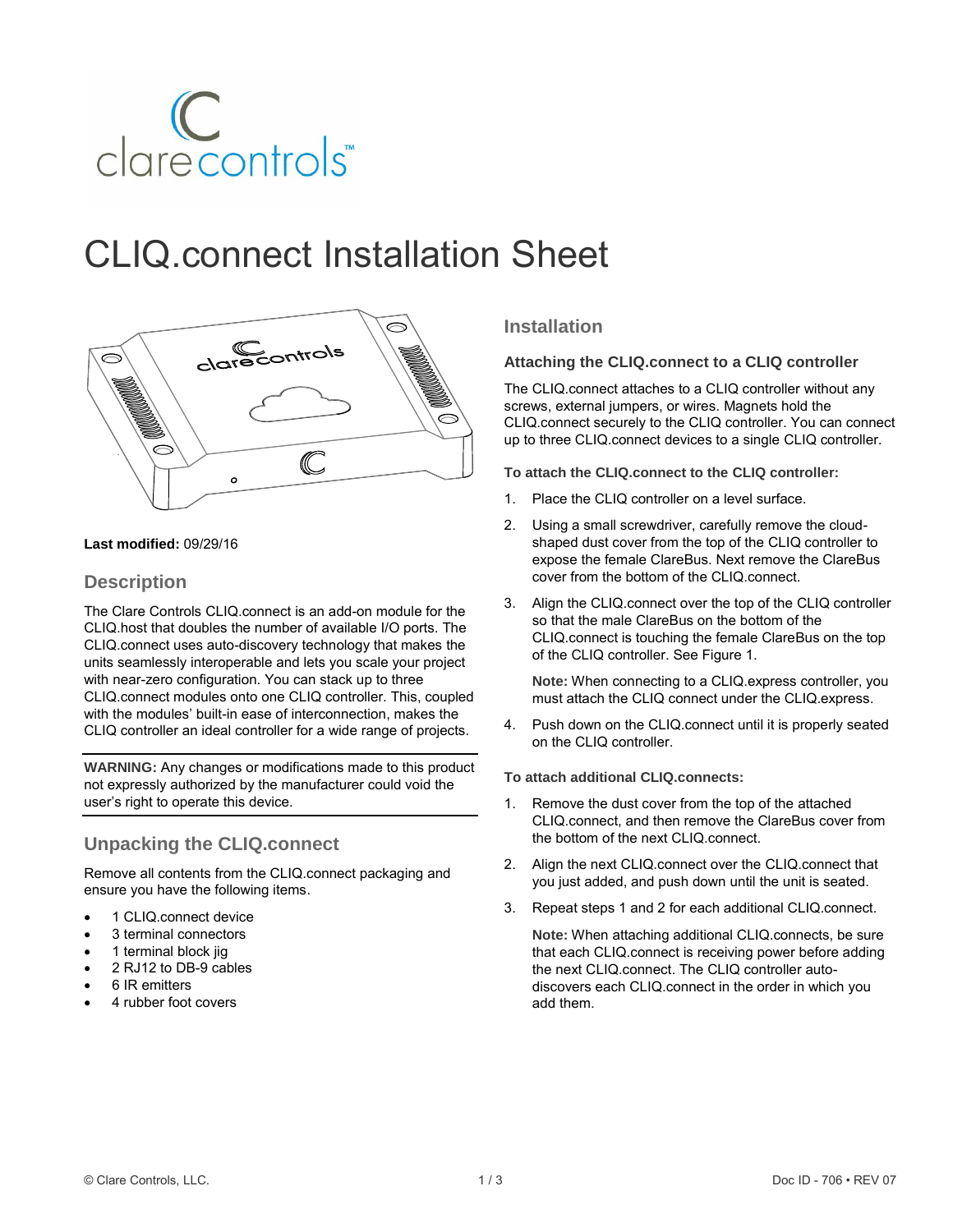<span id="page-1-0"></span>

#### **Adding the rubber foot covers**

If you are placing a CLIQ.connect on the bottom of a stack, use the four rubber foot covers included to prevent it from sliding.

**To add the rubber foot covers:**

 Peel each foot cover from the paper backing and place one on each foot on the bottom of the CLIQ.connect.

#### **Connecting devices to the CLIQ.connect**

Begin making connections to your other devices. Figures 2 and 3 identify the LED and ports on the front and rear of the CLIQ.connect. Refer to the documentation that came with each of your other devices for detailed information about connecting them to the CLIQ.connect.

#### **To connect the CLIQ.connect:**

- 1. Connect your serial devices to either of the two RS-232 ports using a standard RJ12 cable, or an RJ12 to DB9 cable (included). See [Figure](#page-1-1) 3, item 1 an[d Figure](#page-1-2) 4.
- 2. Connect your IR devices (optional) to the 12-pin terminal connector (included), and then insert the connector into the port labeled "IR Outputs." See [Figure](#page-1-1) 3, item 2.

**Note:** When connecting an IR emitter (included), attach the striped wire to positive (+) and the black wire to negative (-).

3. Connect your digital I/O devices (optional) to the 8-pin terminal connector (included), and then insert the connector into the port labeled "I/O." See [Figure](#page-1-1) 3, item 4.

When connecting devices, wire it such that ports 1 and 2 share the same12 VDC power and ground and ports 3 and 4 share the same power and ground.

4. Connect relay contacts (e.g., garage door contacts) to the 6-pin terminal connector (included), and then insert the connector into the port labeled "Relay." See [Figure](#page-1-1) 3, item 5.



(1) LED – Illuminates blue when unit is powered on

<span id="page-1-1"></span>**Figure 3: CLIQ.connect rear connections**



#### **RS-232 port pinouts**

If you are using your own RJ12 cable (rather than the one supplied), ensure your RJ12 cable connector pinouts match the pinouts on the RS-232 ports shown i[n Figure](#page-1-2) 4.

#### <span id="page-1-2"></span>**Figure 4: RS-232 ports with pinouts**



| Pin No.          | <b>Function</b>           |
|------------------|---------------------------|
| Pin 1            | No connection             |
| Pin <sub>2</sub> | Ground                    |
| Pin 3            | Transmit data (from CLIQ) |
| Pin 4            | Receive data (to CLIQ)    |
| Pin 5            | Ground                    |
| Pin 6            | No connection             |

#### **Configure, test, and deploy a project**

Refer to the *Fusion Configuration Tool Administrator Guide* (Doc ID 069) for instructions on creating, testing, and deploying a project.